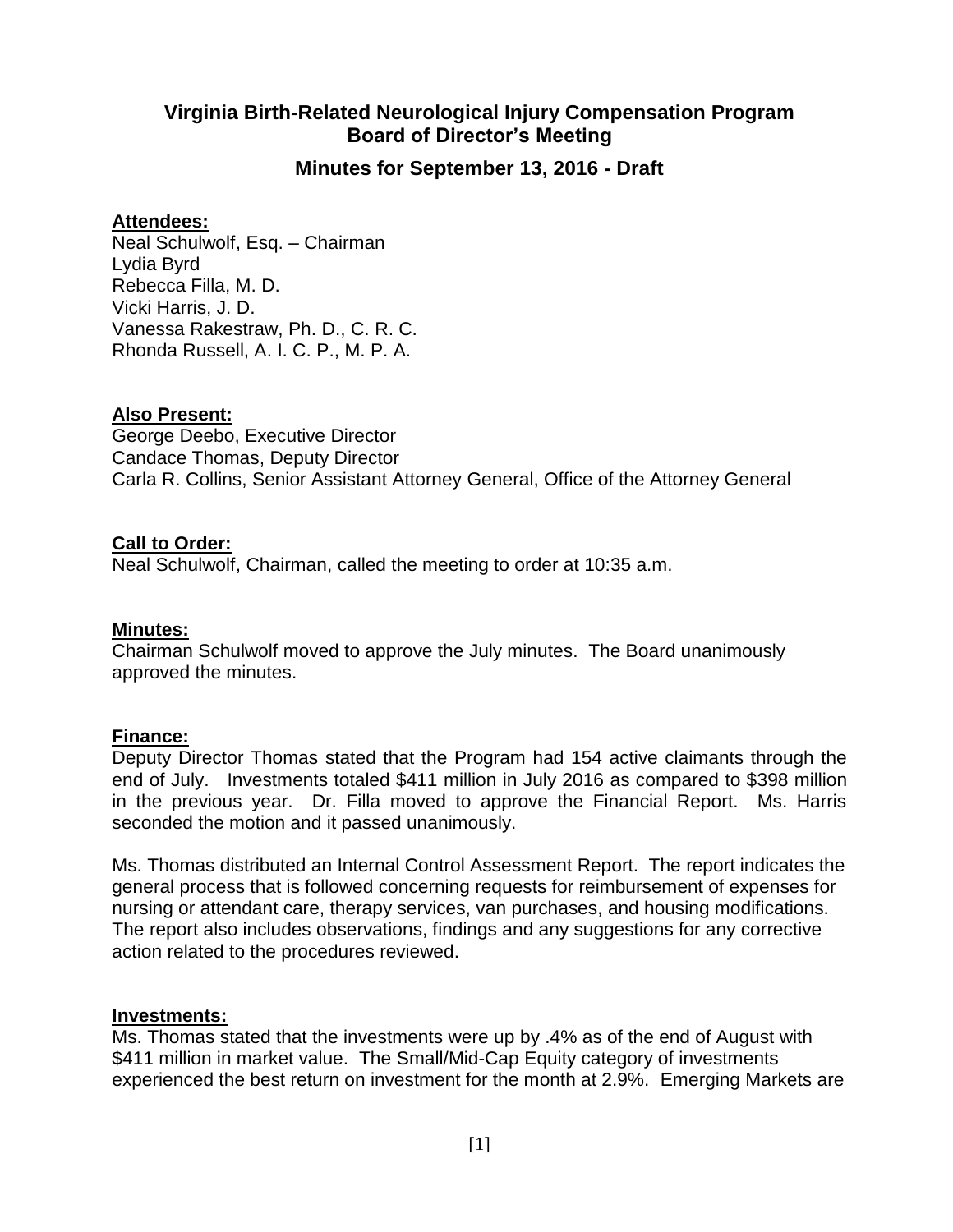at 14% for the year. Investments are all within acceptable policy parameters. No adjustments are necessary at this time.

# **Public Comment:**

None

# **Closed Session (Claimant Issues):**

Chairman Schulwolf moved in accordance with the provisions of Section 2.2-3711 (A)(7) of the Code of Virginia, that the Board go into closed meeting for the purpose of

Consultation with legal counsel and briefings by staff members or consultants pertaining to actual or probable litigation, where such consultation or briefing in open meeting would adversely affect the negotiating or litigating posture of the Board, and consultation with legal counsel employed or retained by the Board regarding specific legal matters requiring the provision of legal advice by such counsel regarding pending litigation.

The motion was seconded by Ms. Harris and passed unanimously.

# **CERTIFICATION**

Chairman Schulwolf moved the adoption of the following resolution:

**WHEREAS**, the Virginia Birth-Related Neurological Injury Compensation Program's Board has convened a closed meeting on this date pursuant to an affirmative recorded vote and in accordance with the provisions of The Virginia Freedom of Information Act; and

**WHEREAS**, Section 2.2-3712 of the Code of Virginia requires a certification by this Board that such closed meeting was conducted in conformity with Virginia law;

**NOW, THEREFORE, BE IT RESOLVED,** that the Virginia Birth-Related Neurological Injury Compensation Program Board certifies that, to the best of each member's knowledge, (i) only public business matters lawfully exempted from open meeting requirements by Virginia law were discussed in the closed meeting to which this certification resolution applies, and (ii) only such public business matters as were identified in the motion convening the closed meeting were heard, discussed or considered by the Board.

The Board members were polled individually and each certified the motion.

## **New Business:**

Executive Director Deebo requested that the Board nominate a new Vice Chair. After a discussion by the Board, Chairman Schulwolf moved to nominate Vanessa Rakestraw, PH.D, as the new Vice Chair. The Board unanimously approved the nomination. In addition to the Board nomination, Dr. Rakestraw and Ms. Russell volunteered to serve on the Investment Committee and Ms. Harris and Dr. Filla volunteered to serve on the Audit Committee.